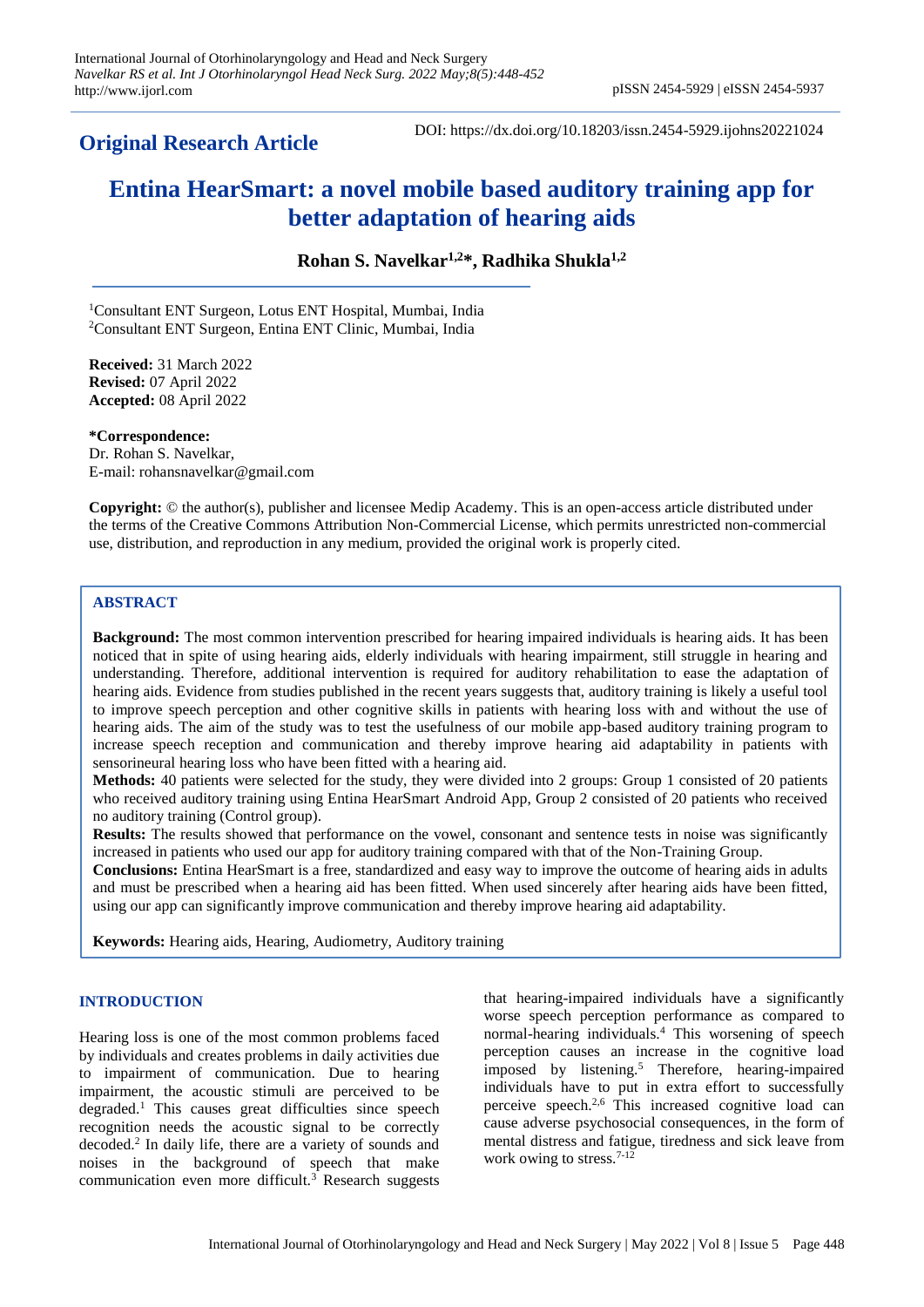The most common intervention prescribed for hearing impaired individuals is hearing aids.13,14 However, it is estimated that in spite of requiring them, a large population is currently not using hearing aids.<sup>15</sup>

It has been noticed that in spite of using hearing aids, elderly individuals with hearing impairment still struggle in hearing and understanding.<sup>16</sup> The probable cause for the same is a reduction in cognition or memory performance which plays an important role in everyday communication. These changes are known to occur in individuals with hearing  $loss$ <sup>17–19</sup> Therefore, additional intervention is required for auditory rehabilitation to ease the adaptation of hearing aids. Auditory Training is one such intervention to better the auditory skills and improve perceptual distinction of sounds and speech and therefore improve communication skills. This method can help in auditory rehabilitation of patients with hearing loss who require hearing aids.20,21 A structured auditory training can be used as a self-management tool for auditory rehabilitation.20–22 The advantage of a well-structured auditory training program which is computer based is that patients can train at home and need to visit their doctor or audiologist only to assess the impact of the training.14,20,23 The impact of training is best assessed by testing with untrained tasks rather than the tasks the patient has been trained for.20,24 In addition, it is important to compare the impact of training with that of a control group who has not received training to rule out other confounding factors. Evidence from studies published in the recent years suggests that auditory training is likely a useful tool to improve speech perception and other cognitive skills in patients with hearing loss with and without the use of hearing aids.<sup>20</sup> A recent meta-analysis also suggests that auditory training can also improve working memory and overall cognition in addition to speech perception.<sup>25</sup> Therefore, auditory training coupled with amplification of hearing using hearing aids can together improve cognition and communication skills in patients with hearing loss.<sup>20,25,26</sup>

#### *Objective of this study*

To test the usefulness of a mobile app based auditory training program to increase speech reception and communication and thereby improve hearing aid adaptability in patients with sensorineural hearing loss who have been fitted with a hearing aid.

#### **METHODS**

This study was a prospective study conducted between February 2021 to February 2022 in an ENT OPD setup with attached hearing aid center.

40 patients were selected for the study, they were divided into 2 groups: Group 1 consisted of 20 patients who received auditory training using Entina HearSmart Android App, Group 2 consisted of 20 patients who received no auditory training (Control group).

#### *Inclusion criteria*

Adults above the age of 49 years. Bilateral Sensorineural hearing loss. Severity of hearing loss was defined to be moderate to severe in both ears. Patients with hearing impairment without any hearing aid experience in the past.

#### *Exclusion criteria*

Patients who did not complete the module in a timely manner. Patients with Neurological deficit.

Audiograms were performed in the same setting for all patients. The Hear in Noise tests were conducted separately in the absence of the audiologist to avoid bias. The same model hearing aid was used and both ears were fitted with hearing aids. Correctness of Hearing Aid programming was tested based on sounds of the speech banana being correctly identified after the hearing aid was given. This was done based on a standardized module in Entina HearSmart Android App.

Auditory training was done using Entina – HearSmart, an app developed by our team on the android platform with modules for intensive auditory training program with two training sessions per day. Auditory Training included training on auditory stimuli with only numbers spoken with background noise comprising of railway station, city traffic, kitchen sounds, nature sounds and crowds. Each background module lasted for 2 minutes, therefore each session lasted for 10 minutes only. The App was designed to have a constant speech to noise ratio and speed of speech. The participants were instructed to identify the numbers in the presence of noise and a score was given based on the correct value entered.

Patients were tested immediately after the hearing aid was fitted as a baseline and again after 15 days in which the training lasted for 10 days.

Objective test was done using a Hear in Noise Test (HINT) once immediately after fitting the hearing aid and once after 10 days to test for improvement. Patients of both groups were instructed to use the hearing aids daily for 10 days when awake. HINT is an adaptive threshold test in which the subject is tasked with identifying and repeating short simple sentences, vowels and consonants. For this test, in addition to speech from the front for the quiet test, noise is added to the front, right, and left side at a 90-degree angle. The speech was tested for vowels, consonants and sentences separately. Speech to Noise ratio was the same throughout and the noise was the same for all patients tested. A total of 100 consonants, 100 vowels and 100 short sentences (in English) were tested and the percentages of correct answers were calculated for each test performed. Patients were given scores accordingly.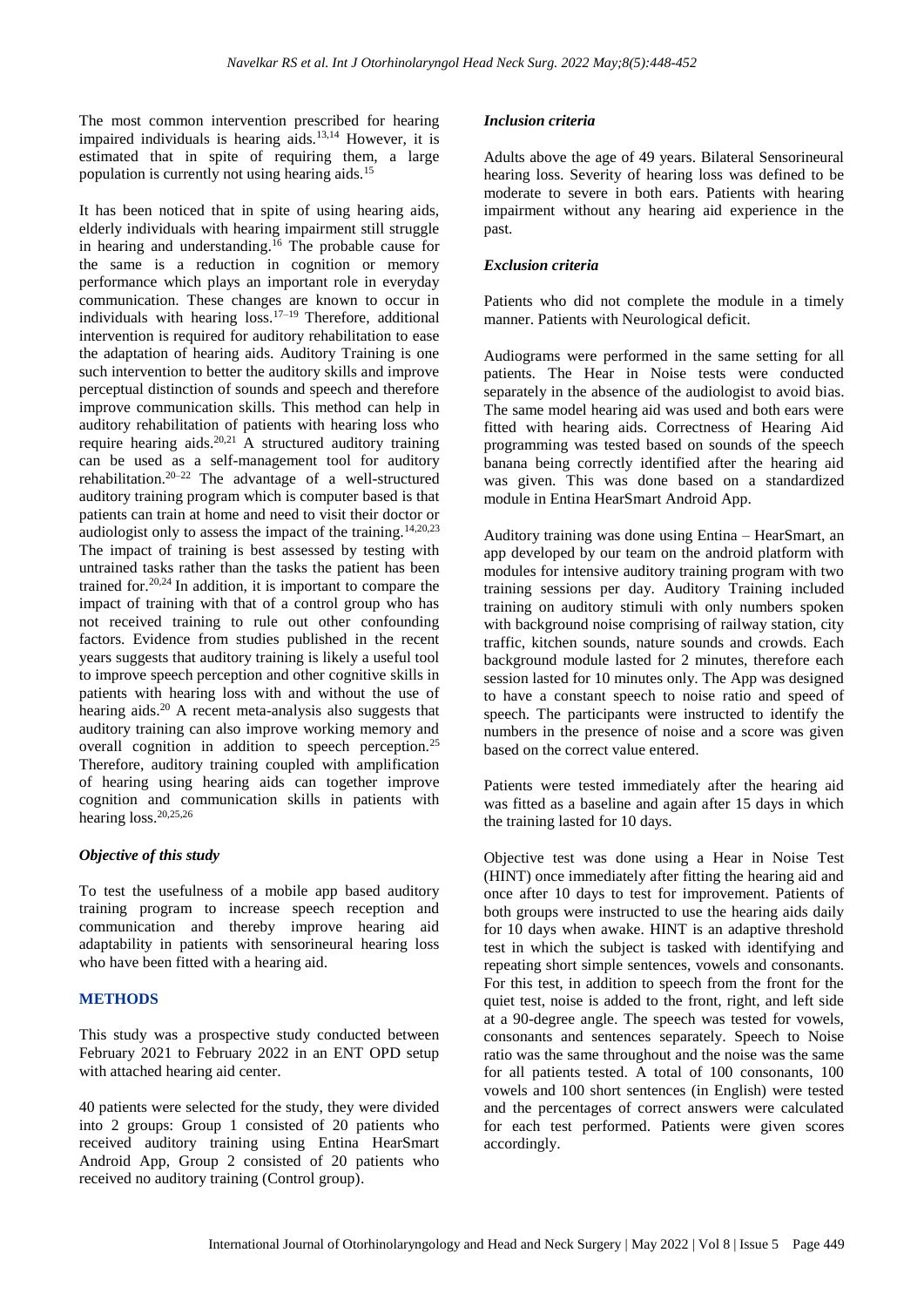Results were analyzed and significance was calculated using Chi Square test.

#### **RESULTS**

A set of 100 vowels were played in a pre-recorded voice in the presence of noise, maintaining a constant speech to noise ratio.



**Figure 1: Vowels in noise test - percentage of correct answers.**



#### **Figure 2: Consonants in noise test - percentage of correct answers.**

The group with no auditory training showed an improvement, however there was significantly higher improvement in the group that had received auditory training suing our app.

A set of 100 consonants were played in a pre-recorded voice in the presence of noise, maintaining a constant speech to noise ratio. The group with no auditory training showed an improvement, however there was significantly higher improvement in the group that had received auditory training with our app.

The results showed that performance on the vowels, consonant and sentence tests in noise was significantly increased compared with that of the non-training group.



**Figure 3: Sentences in noise test - percentage of correct answers.**

#### **DISCUSSION**

In a similar study conducted by Yu et al, results showed that performance on the consonant and sentence tests in the group receiving auditory training using their mobile app was significantly increased compared with that of the non test group. They also concluded that improved speech perception was retained at 2 weeks after the training was completed. However, vowel scores were not changed after the 4-week training in both groups.<sup>27</sup> In our study however, there was an improvement in the vowels, consonants as well as the sentences tested in noise.

It is known that less than 10% of audiologists offer auditory training to patients with hearing impairment. Patients usually prescribed auditory training often do not complete the training.<sup>28</sup> In such a situation, an android based mobile app which can be used at home along with short training sessions (10 minutes each) can improve compliance and thereby benefit the patients.

Hearing aids are known to reduce problems with communication, but there is no known significant improvement in speech perception, social interaction or cognition. The effect of hearing aids and auditory training significantly improves depressive symptoms with a moderate to large effect size.<sup>29</sup> This is due to an overall improvement in communication and an improvement in speech intelligibility.

There is known to be a short-term improvement of the auditory subfunction shortly after Computer Based Auditory Training. Computer Based Auditory Training programs are an effective option for auditory rehabilitation in Cochlear Implant patients. In a study conducted by Volter et al a Suitable German-language program was conceived as an alternative to face-to-face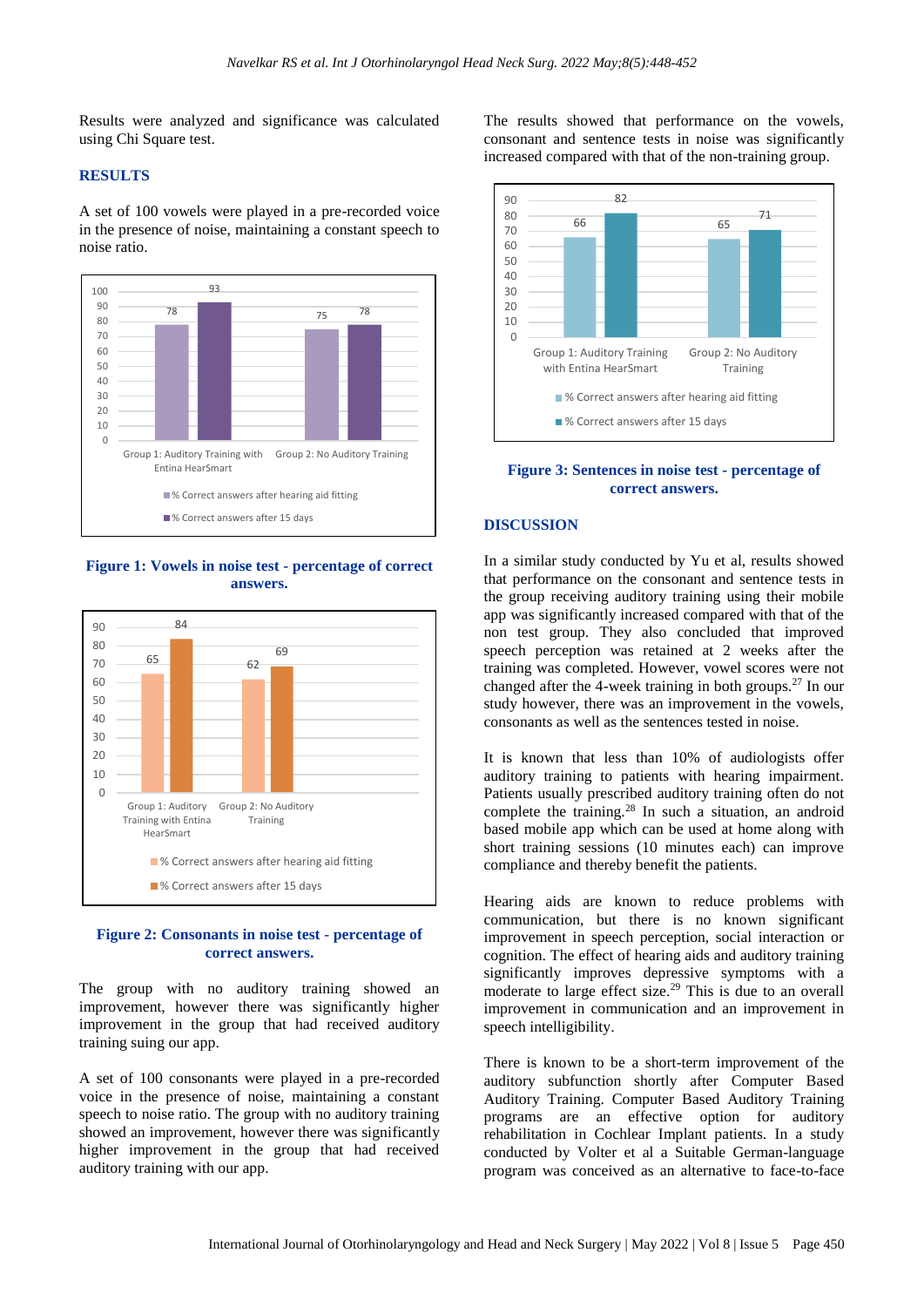training for patients who have undergone cochlear implants.<sup>30</sup> Similarly a mobile based Auditory Training program can be useful for patients who have recently been fitted with hearing aids.

A similar study conducted by Gil et al had fourteen bilateral hearing aid users, who were divided into two groups: seven who received auditory training and seven who did not. Measuring electrophysiological and behavioral auditory processing and administration of the Abbreviated Profile of Hearing Aid Benefit (APHAB) self-report scale were assessed pre and post auditory training. The post-training evaluation of the experimental group demonstrated a statistically significant improvement in performance in some of the behavioral auditory processing tests and higher hearing aid benefit in noisy situations.<sup>31</sup>

A study was conducted by Humes et al in 2019, to evaluate their effects of the at-home auditory training program. The participants were adults, aged 54 to 80 years, with the mild-to-moderate hearing loss. Of the 51 identified eligible participants, 45 enrolled as a volunteer sample and 43 of these completed the study. Frequentword auditory training regimen completed intervention at home over a period of 5 weeks. The active control group listened to audiobooks (placebo intervention) and the passive control group completed no intervention. The primary outcome measure is a Connected Speech test benefit. The secondary outcome measure is a 66-item self-report profile of hearing aid performance. Participants who received the at-home training intervention demonstrated significant improvements on aided recognition for trained materials, but no generalization of these benefits to nontrained materials was seen. This was despite reasonably good compliance with the at-home training regimen and careful verification of hearing aid function throughout the trial. Based on follow-up post-trial evaluation, the benefits observed for trained materials in the intervention group were sustained for a period of at least 8.5 months.<sup>32</sup>

#### **CONCLUSION**

Auditory training has been proved to increase speech understanding in patients with hearing loss. A mobile based standardized app can increase the compliance of auditory training when it can be done from the comfort of the patient's home. When used sincerely after hearing aids have been fitted, such an app can significantly improve communication and thereby improve hearing aid adaptability. Entina HearSmart android app is a free, standardized and easy way to improve the outcome of hearing aids in adults and must be prescribed when a hearing aid has been fitted.

*Funding: No funding sources Conflict of interest: None declared Ethical approval: The study was approved by the Institutional Ethics Committee*

#### **REFERENCES**

- 1. Humes LE, Roberts L. Speech-recognition difficulties of the hearing-impaired elderly: the contributions of audibility. J Speech Hear Res. 1990;33(4):726-35.
- 2. McCoy SL, Tun PA, Cox LC, Colangelo M, Stewart RA, Wingfield A. Hearing loss and perceptual effort: downstream effects on older adults' memory for speech. Q J Exp Psychol A. 2005;58(1):22-33.
- 3. Hällgren M, Larsby B, Lyxell B, Arlinger S. Speech understanding in quiet and noise, with and without hearing aids. Int J Audiol. 2005;44(10):574-83.
- 4. Hagerman B. Clinical measurements of speech reception threshold in noise. Scand Audiol. 1984;13(1):57-63.
- 5. Shinn-Cunningham BG, Best V. Selective attention in normal and impaired hearing. Trends Amplif. 2008;12(4):283-99.
- 6. Rönnberg J, Lunner T, Zekveld A, et al. The Ease of Language Understanding (ELU) model: theoretical, empirical, and clinical advances. Front Syst Neurosci. 2013;7(6).
- 7. Stephens D, Hétu R. Impairment, disability and handicap in audiology: towards a consensus. Audiology. 1991;30(4):185-200.
- 8. Kramer SE, Kapteyn TS, Festen JM, Kuik DJ. Assessing aspects of auditory handicap by means of pupil dilatation. Audiology. 1997;36(3):155-64.
- 9. Kramer SE, Kapteyn TS, Houtgast T. Occupational performance: comparing normally-hearing and hearing-impaired employees using the Amsterdam Checklist for Hearing and Work. Int J Audiol. 2006;45(9):503-12.
- 10. Gatehouse S, Gordon J. Response times to speech stimuli as measures of benefit from amplification. Br J Audiol. 1990;24(1):63-8.
- 11. Edwards B. The Future of Hearing Aid Technology. Trends Amplif. 2007;11(1):31-45.
- 12. Hornsby BWY. The effects of hearing aid use on listening effort and mental fatigue associated with sustained speech processing demands. Ear Hear. 2013;34(5):523-34.
- 13. Chisolm TH, Saunders GH, Frederick MT, McArdle RA, Smith SL, Wilsond RH. Learning to listen again: the role of compliance in auditory training for adults with hearing loss. Am J Audiol. 2013;22(2):339-42.
- 14. Henshaw H, McCormack A, Ferguson MA. Intrinsic and extrinsic motivation is associated with computer-based auditory training uptake, engagement, and adherence for people with hearing loss. Front Psychol. 2015;6.
- 15. Davies HR, Cadar D, Herbert A, Orrell M, Steptoe A. Hearing Impairment and Incident Dementia: Findings from the English Longitudinal Study of Ageing. J Am Geriatr Soc. 2017;65(9):2074-81.
- 16. Kaplan-Neeman R, Muchnik C, Hildesheimer M, Henkin Y. Hearing aid satisfaction and use in the